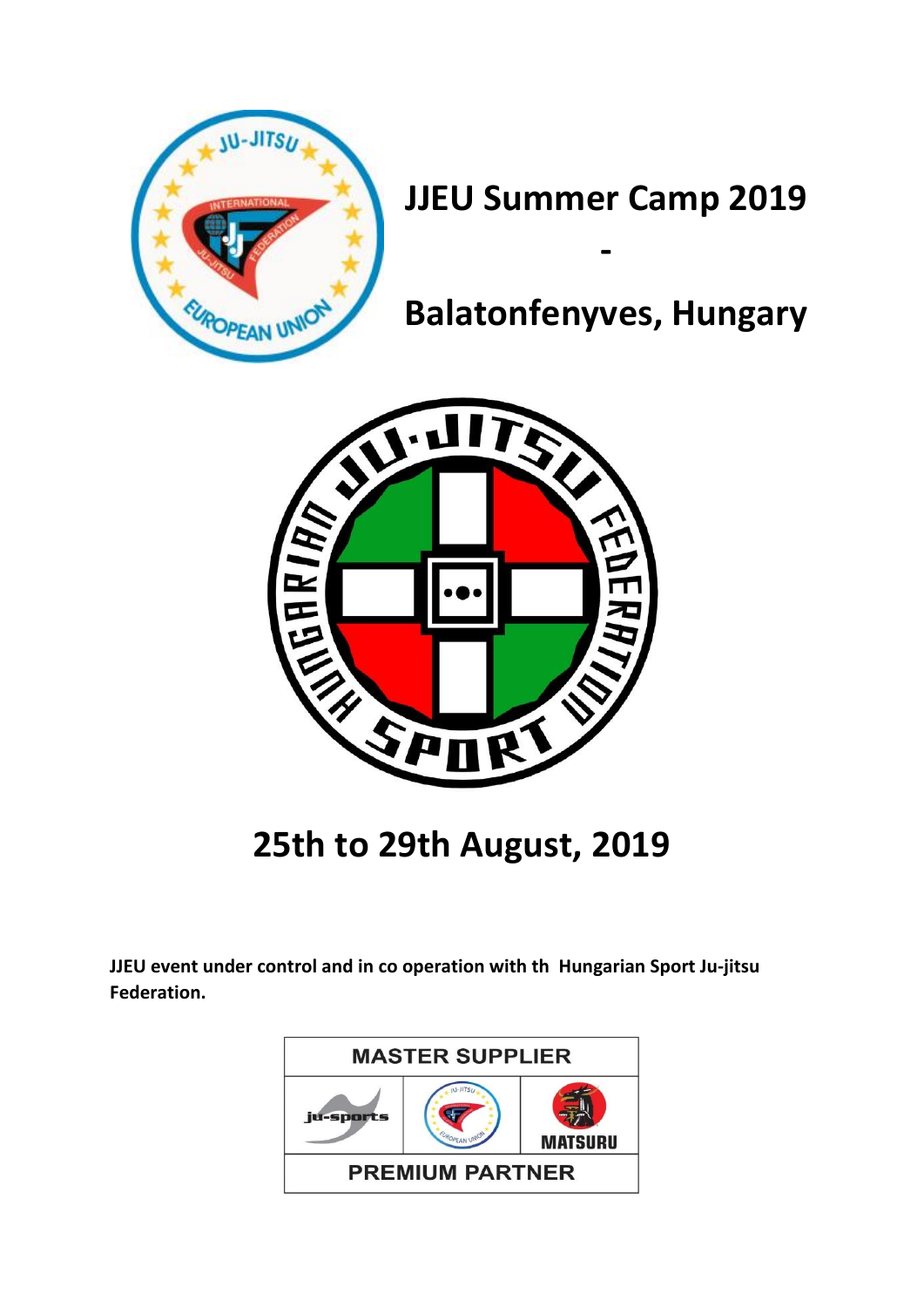### **Accommodation**





The accommodation is right next to the lake Balaton with a private beach only for the guests of the hotel. The provided facilities are excellent for both sports and relaxation and the hotel is suitable for families as well. The rooms are with 2-4 beds, but there is also a limited number of 4-bed bungalows suitable for families. 3 meals per day (breakfast, lunch, dinner) are provided at the venue.

There are facilities to play bowling, basketball, volleyball and football at the venue.

**Address:** 110 Kölcsey street, 8646 Balatonfenyves, Hungary

**Name of the place:** BKV Zrt. Továbbképzési és Szabadidő Központ

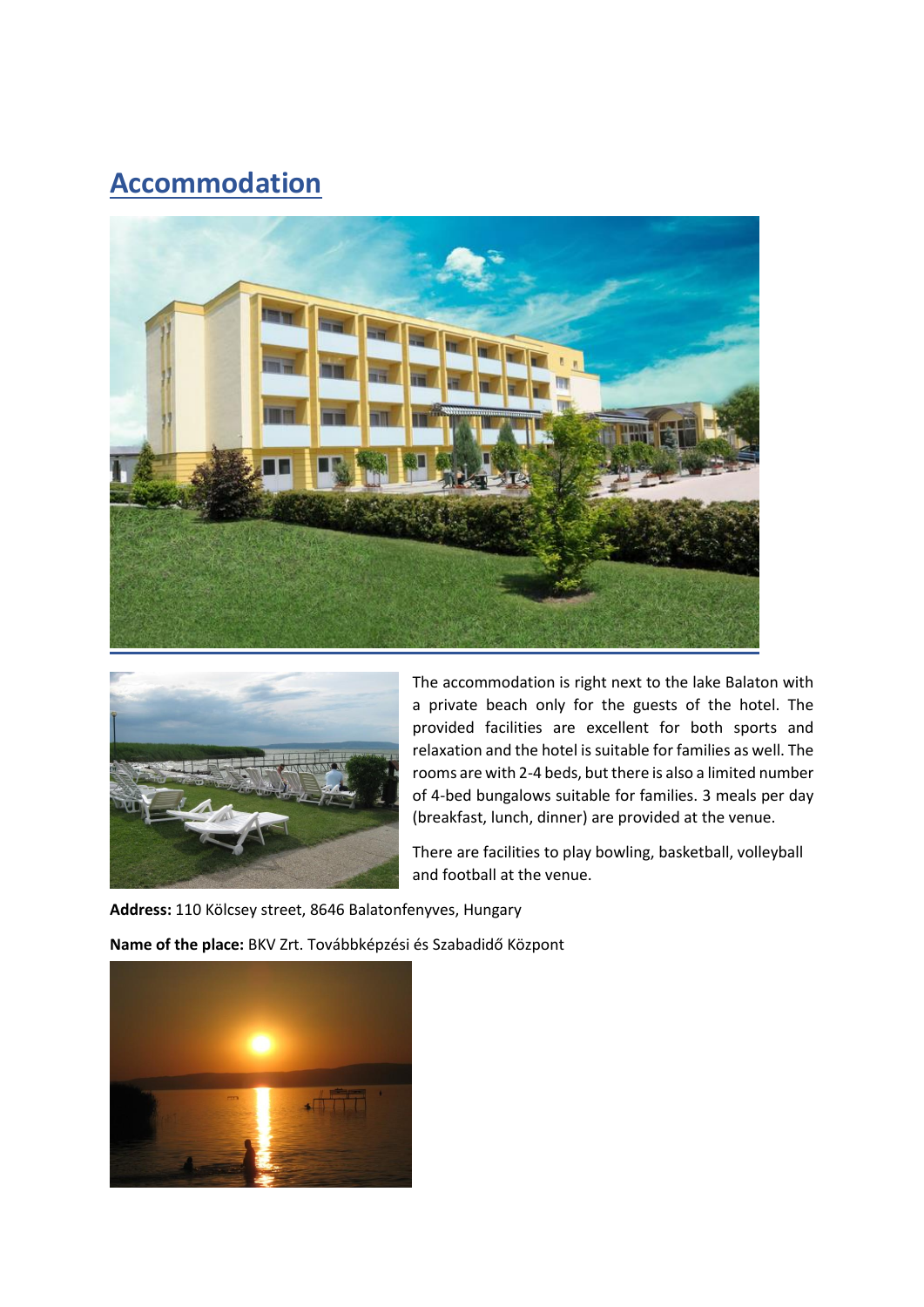#### **Dojo**

The training hall is at a 1,5 km distance from the accommodation and is located in a primary school where 500  $m^2$  tatami area is going to wait for all of you.

**Address of the training hall:** 38-39 Kölcsey Ferenc street, 8646 Balatonfenyves, Hungary

**Name of the school:** Fekete István Általános Iskola





# **Teachers**

Jeffery Bok, Netherlands and the state of the Fighting, Judo, Jimmy Wouters, Belgium **Fighting**, Englishment Controller and Trumpers and Trumpers of Trumpers and Trumpers and T Michael Korn, Germany **Accord 19 and 19 and 19 and 19 and 19 and 19 and 19 and 19 and 19 and 19 and 19 and 19 and 19 and 19 and 19 and 19 and 19 and 19 and 19 and 19 and 19 and 19 and 19 and 19 and 19 and 19 and 19 and 19** Ákos Szekeres (black belt BJJ), Hungary Francisco - Ne waza JiuJitsu Levente Varga (black belt BJJ), Hungary **- Ne waza JiuJitsu** 

- 
- 
- 
- 
- 

#### **Financial Conditions**

Rates/person with full board: € 200,00 (accomodation in rooms of 2 to 4 person).

Full board from 24 August (dinner) until 29 August (lunch)

Payment has to be made by bank transfer.